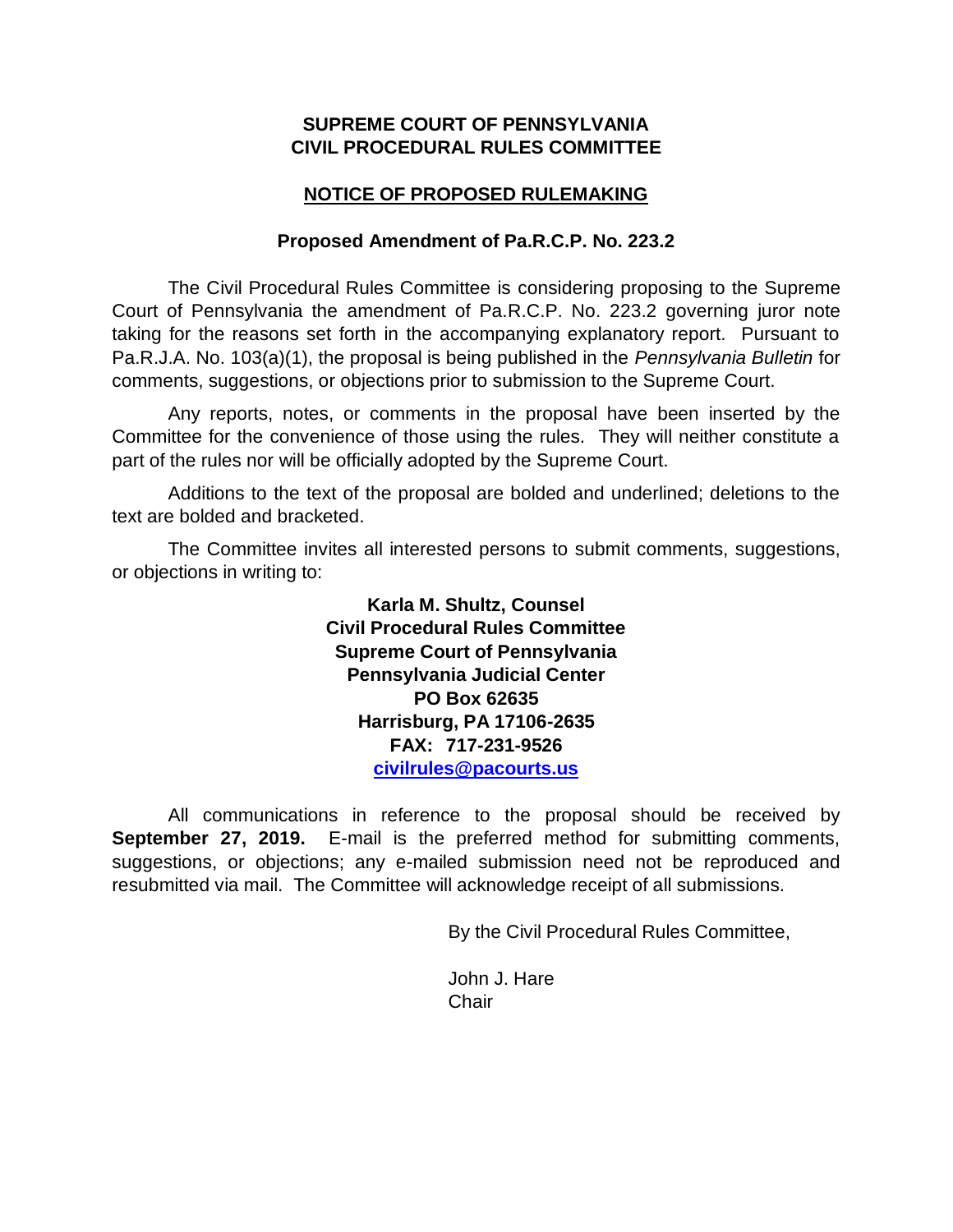## **Rule 223.2. Conduct of the Jury Trial. Juror Note Taking.**

(a)(1) When**[ever]** a jury trial is expected to last for more than two days, jurors**[, except as otherwise provided by subdivision (a)(2) may] shall be permitted to** take notes during the **[proceedings] presentation of evidence and closing arguments** and use their notes during deliberations.

> Note: The court in its discretion may permit jurors to take notes when the jury trial is not expected to last for more than two days.

(2) Jurors **[are] shall** not **be** permitted to take notes **during opening statements or** when the judge is instructing the jury as to the law that will govern the case.

(b) The court shall give an appropriate cautionary instruction to the jury prior to the commencement of the testimony before the jurors. The instruction shall include:

(1) Jurors are not required to take notes and those who take notes are not required to take extensive notes**[,];**

(2) Note taking should not divert jurors from paying full attention to the evidence and evaluating witness credibility, **or the closing arguments;**

(3) Notes are merely memory aids and are not evidence or the official record**[,];**

(4) Jurors who take few or no notes should not permit their independent recollection of the evidence to be influenced by the fact that other jurors have taken notes**[,];**

(5) Notes are confidential and will not be reviewed by the court or anyone else**[,];**

(6) A juror may not show his or her notes or disclose their contents to other jurors until deliberations begin, but may show the notes or disclose the contents during deliberations**[,];**

(7) Jurors shall not take their notes out of the courtroom except to use their notes during deliberations**[,];** and

(8) All juror notes will be collected after the trial is over and immediately destroyed.

2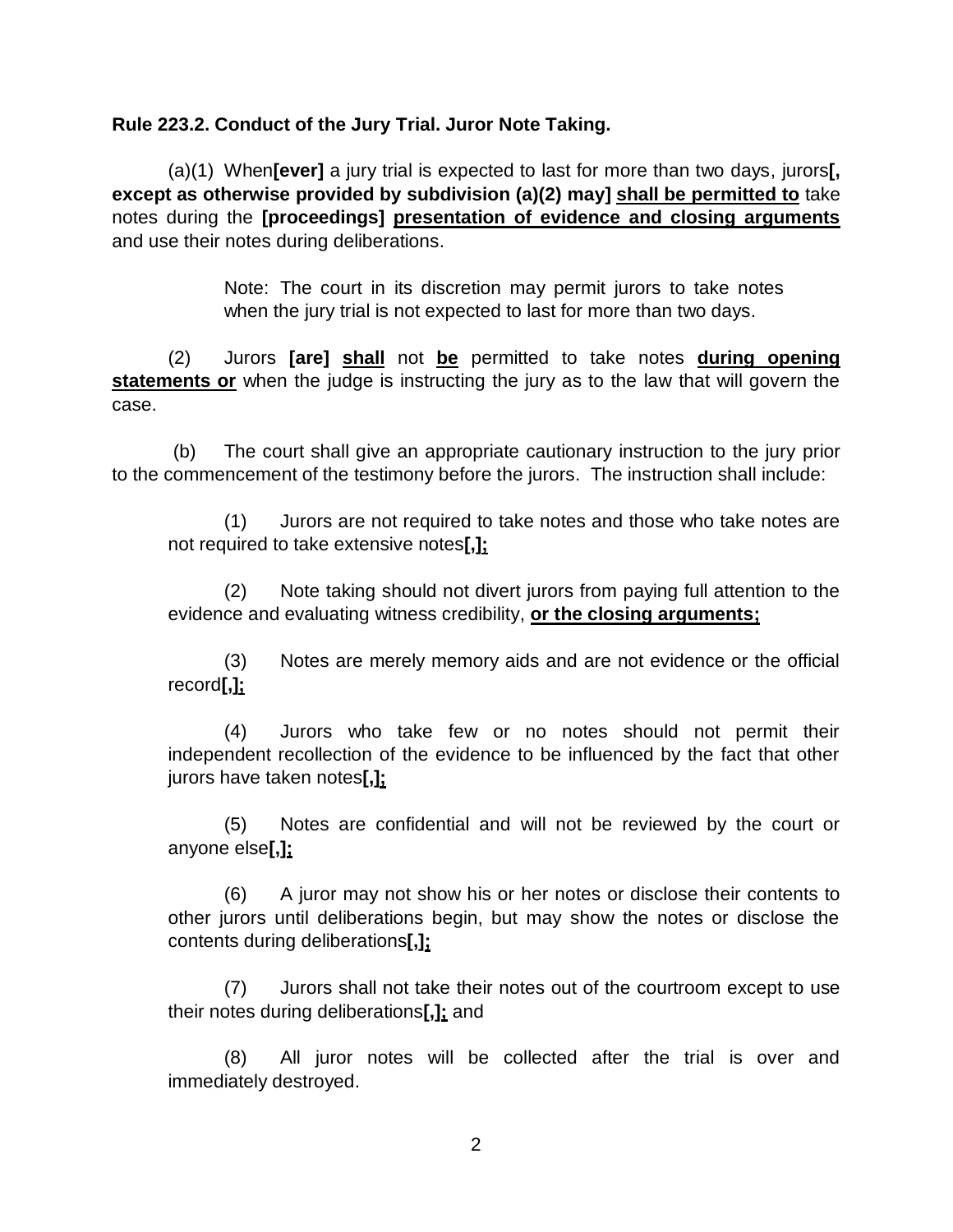Note: It is recommended that the trial judge instruct the jurors along the following lines:

We will distribute notepads and pens to each of you in the event you wish to take notes during the trial. You are under no obligation to take notes and those who take notes are not required to take extensive notes.

Remember that one of your responsibilities as a juror is to observe the demeanor of witnesses to help you assess their credibility. If you do take notes, do not become so involved with note taking that it interferes with your ability to observe a witness or distracts you from hearing other answers being given by the witness.

**You may also take notes while the closing arguments are presented at the end of the trial. Again, if you do take notes, do not become so involved with note taking that it distracts you from paying attention to the remainder of the closing argument.**

Your notes may help you refresh your recollection of the **[testimony] evidence as well as the closing arguments. [and] Your notes** should be treated as a supplement to, rather than a substitute for, your memory. Your notes are only to be used by you as memory aids and are not evidence or the official record.

Those of you who do not take notes should not permit your independent recollection of the evidence to be influenced by the fact that other jurors have taken notes. It is just as easy to write something down incorrectly as it is to remember it incorrectly and your fellow jurors' notes are entitled to no greater weight than each juror's independent memory. Although you may refer to your notes during deliberations, give no more or no less weight to the view of a fellow juror just because that juror did or did not take notes.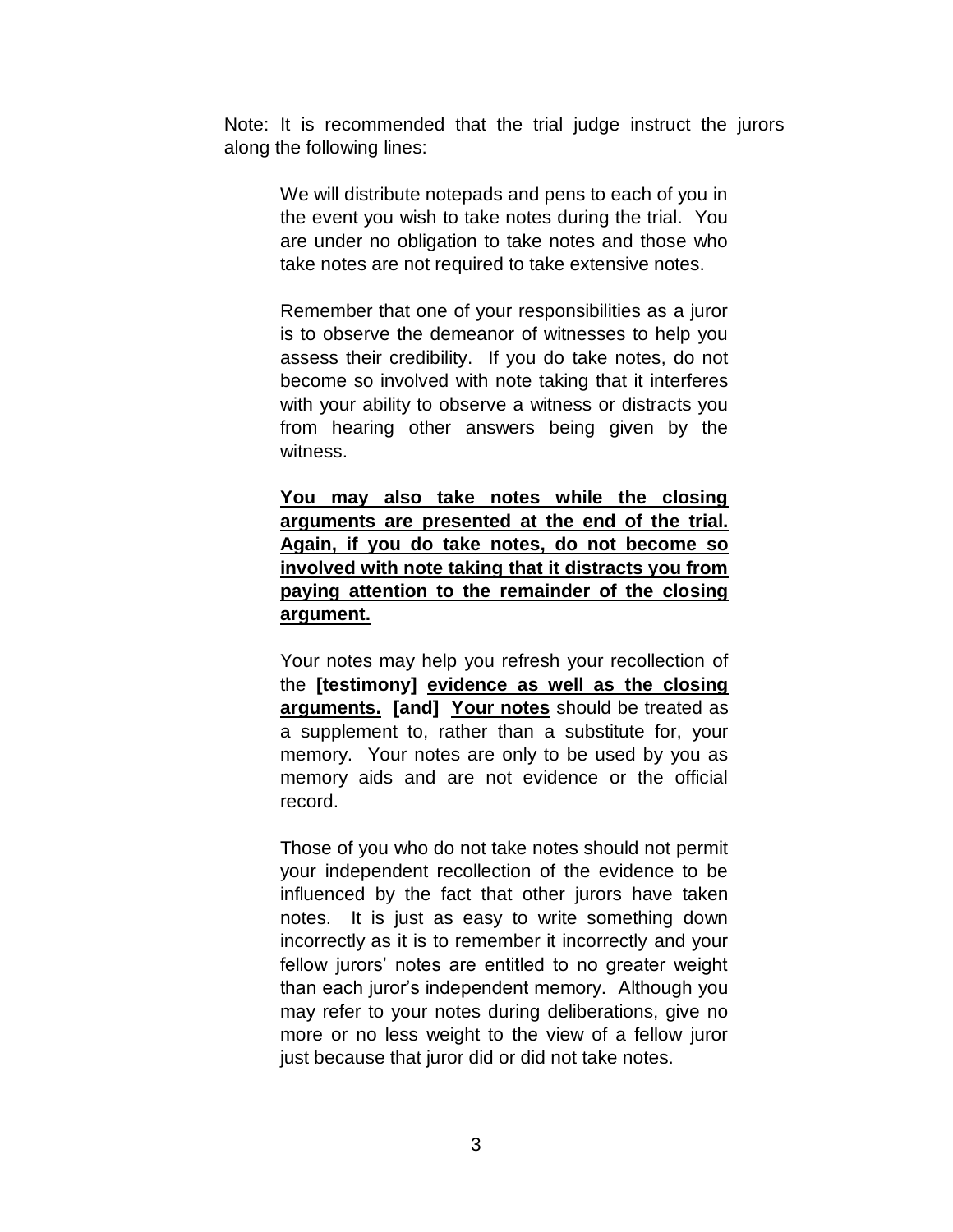Each time that we adjourn, your notes will be collected and secured by court staff. Jurors shall not take their notes out of the courtroom except to use their notes during deliberations.

A juror may not show his or her notes or disclose their contents to other jurors until deliberations begin, but may show the notes or disclose their contents during deliberations. The only notes you may use during the deliberations are the notes you write in the courtroom during the proceedings on the materials distributed by the court staff.

Your notes are completely confidential and will not be reviewed by the court or anyone else. After the trial is over, your notes will be collected by court personnel and immediately destroyed.

- (c) The court shall
	- (1) provide materials suitable for note taking,

Note: The materials provided by the court are the only materials that jurors may use for note taking.

(2) safeguard all juror notes at each recess and at the end of each trial day, and

(3) collect all juror notes as soon as the jury is dismissed and, without inspection, immediately destroy them.

(d)(1) Neither the court nor counsel may (i) request or suggest that jurors take notes, (ii) comment on their note taking, or (iii) attempt to read any notes.

 (2) Juror notes may not be used by any party to the litigation as a basis for a request for a new trial.

> Note: A court shall immediately deny a litigant's request that juror notes be placed under seal until they are reviewed in connection with a request for a new trial on any ground, including juror misconduct. The notes shall be destroyed without inspection as soon as the jury is dismissed.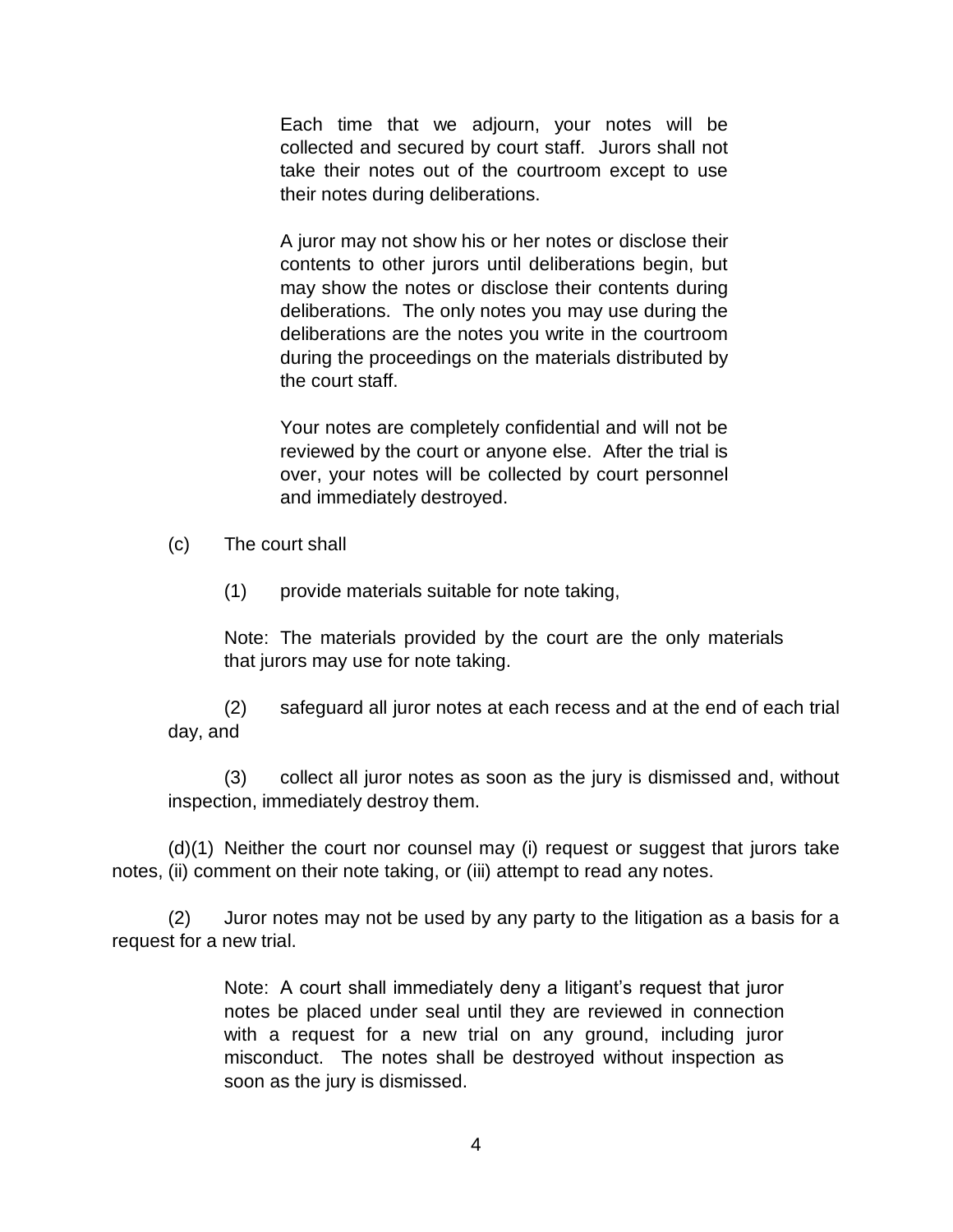#### **Explanatory Comment**

The Civil Procedural Rules Committee is considering proposing the amendment of Pa.R.C.P. No. 223.2 governing note taking by jurors to clarify and expand when note taking is permitted during a trial that is expected to last more than two days.

Current subdivision (a)(1) provides that jurors "may take notes during the proceedings," but does not specify or define the term "proceedings." Pa.R.C.P. No. 223.2 has generally been interpreted to permit juror note taking only when witnesses are testifying during trial and not during opening statements and closing arguments. While subdivision (a)(2) of the rule expressly prohibits note taking during the reading of the jury charge, there is no similar express prohibition on note taking during opening statements and closing arguments.

To provide clarification, the Committee proposes amending Pa.R.C.P. No. 223.2 to permit note taking during the presentation of evidence and closing arguments only. The rule would continue to prohibit note taking during the reading of the jury charge, but be amended to extend that prohibition to opening statements. The Committee believes that note taking during opening statements, during which information that may ultimately not be supported by the evidence or even entered into evidence, could lead to confusion for jurors. Note taking during closing arguments would help jurors with their deliberations.

The Committee is also proposing an amendment to preserve the ability for jurors to take notes for all trials expected to last more than two days. Current subdivision (a)(1) uses the permissive "may" to allow juror note taking, which offers the opportunity for variation in procedure. The Committee believes that, in order to ensure a uniform practice throughout the Commonwealth, all jurors should be permitted to take notes subject to the parameters of the rule. The rule would continue to place no obligation on the part of jurors to take notes, but the authority for jurors to use this tool for deliberations would be expressly permitted.

As proposed, the amendment of Rule 223.2 is intended to clarify the specific "proceedings" during which jurors may take notes. Subdivision (a)(1) would be amended to clarify that jurors shall be permitted to take notes during the presentation of evidence and expand that subdivision to include closing arguments. Subdivision (a)(2) would be amended to expressly prohibit note taking during opening statements and the reading of the jury charge. In addition, subdivision (b) would be amended to include a cautionary juror instruction that note taking should not divert jurors' attention from, *inter alia*, the closing arguments. Those requirements would also be incorporated into the suggested jury instruction set forth in the note following the rule text.